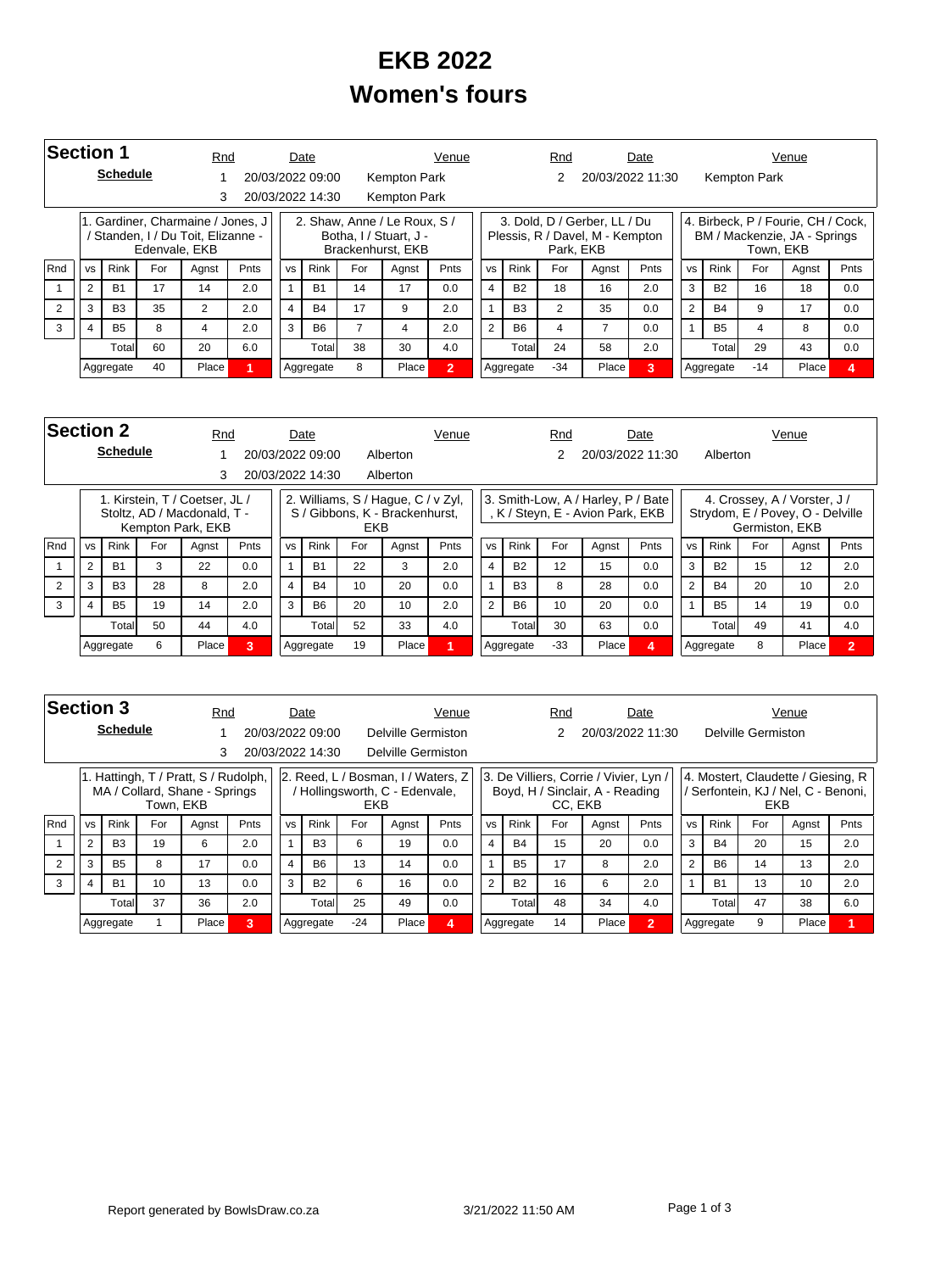## **EKB 2022 Women's fours**

|     | Section 4      |                 |         | Rnd                                                                |      |           | Date                        |    |                                         | Venue                              |                |             | Rnd |                                                                                          | Date           |                |             |     | Venue                                                                                            |      |
|-----|----------------|-----------------|---------|--------------------------------------------------------------------|------|-----------|-----------------------------|----|-----------------------------------------|------------------------------------|----------------|-------------|-----|------------------------------------------------------------------------------------------|----------------|----------------|-------------|-----|--------------------------------------------------------------------------------------------------|------|
|     |                | <b>Schedule</b> |         |                                                                    |      |           | 20/03/2022 09:00            |    | Alberton                                |                                    |                |             |     | 20/03/2022 11:30                                                                         |                |                | Alberton    |     |                                                                                                  |      |
|     |                |                 |         | 3                                                                  |      |           | 20/03/2022 14:30            |    | Alberton                                |                                    |                |             |     |                                                                                          |                |                |             |     |                                                                                                  |      |
|     |                |                 | CC. EKB | 1. Mckinnon, L / Maguire, O /<br>Pugin, B / Leenaerts, F - Reading |      |           |                             |    | $ 2. H$ ide, D / Eggberry, R / Whitton, | L / Collins, A - Brackenhurst, EKB |                |             |     | 3. Buncombe, Sheila / Mc Innes,<br>Dorothy / Muller, E / Gilman, June<br>- Edenvale, EKB |                |                |             |     | 4. Warrender, Alana / Westcott, C  <br>/ Ruddle, L / Maasburg, Nina -<br>Delville Germiston, EKB |      |
| Rnd | <b>VS</b>      | <b>Rink</b>     | For     | Agnst                                                              | Pnts | <b>VS</b> | <b>Rink</b><br>For<br>Agnst |    |                                         | <b>Pnts</b>                        | <b>VS</b>      | <b>Rink</b> | For | Agnst                                                                                    | <b>Pnts</b>    | <b>VS</b>      | <b>Rink</b> | For | Agnst                                                                                            | Pnts |
|     | $\overline{2}$ | <b>B3</b>       | 14      | 23                                                                 | 0.0  |           | B <sub>3</sub>              | 23 | 14                                      | 2.0                                | $\overline{4}$ | <b>B4</b>   | 12  | 10                                                                                       | 2.0            | 3              | <b>B4</b>   | 10  | 12                                                                                               | 0.0  |
|     | 3              | <b>B5</b>       | 14      | 12                                                                 | 2.0  | 4         | <b>B6</b>                   | 16 | 14                                      | 2.0                                |                | <b>B5</b>   | 12  | 14                                                                                       | 0.0            | $\overline{2}$ | <b>B6</b>   | 14  | 16                                                                                               | 0.0  |
| 3   |                | <b>B1</b>       |         | 22                                                                 | 0.0  | 3         | <b>B2</b>                   | 8  | 13                                      | 0.0                                | 2              | <b>B2</b>   | 13  | 8                                                                                        | 2.0            |                | <b>B1</b>   | 22  |                                                                                                  | 2.0  |
|     |                | Totall          | 35      | 57                                                                 | 2.0  |           | Total                       | 47 | 41                                      | 4.0                                |                | Total       | 37  | 32                                                                                       | 4.0            |                | Total       | 46  | 35                                                                                               | 2.0  |
|     |                | Aggregate       | $-22$   | Place                                                              | Δ    |           | Aggregate                   | 6  | Place                                   |                                    |                | Aggregate   | 5   | Place                                                                                    | $\overline{2}$ |                | Aggregate   | 11  | Place                                                                                            | 3    |

|            | Section 5 |                 |     |                                                                                                | Rnd          |                | Date             |           |                                                              | Venue |                |             |        | Rnd |                                                                       | Date |           |                |                    | Venue                                                                |      |
|------------|-----------|-----------------|-----|------------------------------------------------------------------------------------------------|--------------|----------------|------------------|-----------|--------------------------------------------------------------|-------|----------------|-------------|--------|-----|-----------------------------------------------------------------------|------|-----------|----------------|--------------------|----------------------------------------------------------------------|------|
|            |           | <b>Schedule</b> |     |                                                                                                |              |                | 20/03/2022 09:00 |           | Delville Germiston                                           |       |                |             |        |     | 20/03/2022 11:30                                                      |      |           |                | Delville Germiston |                                                                      |      |
|            | 3         |                 |     |                                                                                                |              |                | 20/03/2022 14:30 |           | Delville Germiston                                           |       |                |             |        |     |                                                                       |      |           |                |                    |                                                                      |      |
|            |           |                 |     | 1. Conradie, L / v Kuijeren, K /<br>Bouwer-Bosch, B / Hamilton, S -<br>Delville Germiston, EKB |              |                |                  | Park. EKB | 2. Duncan, H / Burger, EK /<br>Fouche, L / Bowles, K - Avion |       |                |             |        | EKB | 3. Richardson, Wilma / Hartle, S /<br>Hill, S / Zungu, E - Northmead, |      |           |                | <b>EKB</b>         | 4. Gerber, Engela / Egan, MH /<br>Boyer, V / v Biljon, C - Alberton, |      |
| <b>Rnd</b> | <b>VS</b> | <b>Rink</b>     | For | Agnst                                                                                          | <b>Pnts</b>  | <b>VS</b>      | <b>Rink</b>      | For       | Agnst                                                        | Pnts  | <b>VS</b>      | <b>Rink</b> |        | For | Agnst                                                                 | Pnts | <b>VS</b> | <b>Rink</b>    | For                | Agnst                                                                | Pnts |
|            | 2         | <b>B5</b>       | 20  | 12                                                                                             | 2.0          |                | <b>B5</b>        | 12        | 20                                                           | 0.0   | 4              | <b>B6</b>   |        | 23  | 9                                                                     | 2.0  | 3         | <b>B6</b>      | 9                  | 23                                                                   | 0.0  |
|            | 3         | <b>B1</b>       | 9   | 16                                                                                             | 0.0          | $\overline{4}$ | <b>B2</b>        | 6         | 20                                                           | 0.0   |                | <b>B1</b>   |        | 16  | 9                                                                     | 2.0  | 2         | <b>B2</b>      | 20                 | 6                                                                    | 2.0  |
| 3          | 4         | <b>B3</b>       | 14  | 9                                                                                              | 2.0          | 3              | <b>B4</b>        |           | 19                                                           | 0.0   | $\overline{2}$ | <b>B4</b>   |        | 19  |                                                                       | 2.0  |           | B <sub>3</sub> | 9                  | 14                                                                   | 0.0  |
|            |           | Totall          | 43  | 37                                                                                             | 4.0          |                | Total            | 25        | 59                                                           | 0.0   |                |             | Totall | 58  | 25                                                                    | 6.0  |           | Total          | 38                 | 43                                                                   | 2.0  |
|            |           | Aggregate       | 6   | Place                                                                                          | $\mathbf{2}$ |                | Aggregate        | $-34$     | Place                                                        | 4     |                | Aggregate   |        | 33  | Place                                                                 |      |           | Aggregate      | -5                 | Place                                                                | 3    |

|     | <b>Section 6</b><br><b>Schedule</b> |                |               |                                                           | Rnd  |           | Date             |      |                                                                                     | Venue                 |                |             | Rnd   |                                                                        | Date |                |             |     | Venue                                                                   |      |
|-----|-------------------------------------|----------------|---------------|-----------------------------------------------------------|------|-----------|------------------|------|-------------------------------------------------------------------------------------|-----------------------|----------------|-------------|-------|------------------------------------------------------------------------|------|----------------|-------------|-----|-------------------------------------------------------------------------|------|
|     |                                     |                |               |                                                           |      |           | 20/03/2022 09:00 |      | Alberton                                                                            |                       |                |             | 2     | 20/03/2022 11:30                                                       |      |                | Alberton    |     |                                                                         |      |
|     |                                     |                |               | 3                                                         |      |           | 20/03/2022 14:30 |      | Alberton                                                                            |                       |                |             |       |                                                                        |      |                |             |     |                                                                         |      |
|     |                                     |                | Boksburg, EKB | 1. Loots. BA / Harwood. M /<br>Waldick, H / Barnard, SA - |      |           |                  |      | 2. Gerryts, MJ / Koekemoer, C /<br>Santiero, M / Mcgregor, A -<br>Kleinfontein, EKB |                       |                |             | EKB   | 3. vd Hoven, J / Ciapparelli, M /<br>Booyse, S / Norris, N - The Lake, |      |                |             | EKB | 4. Richards, A / Taylor, B / Beach,<br>JR / Neilson, GN - Brackenhurst, |      |
| Rnd | <b>VS</b>                           | <b>Rink</b>    | For           | Agnst                                                     | Pnts | <b>VS</b> | <b>Rink</b>      | For  | Agnst                                                                               | Pnts                  | <b>VS</b>      | <b>Rink</b> | For   | Agnst                                                                  | Pnts | <b>VS</b>      | <b>Rink</b> | For | Agnst                                                                   | Pnts |
|     | 2                                   | <b>B5</b>      |               | 14                                                        | 0.0  |           | <b>B5</b>        | 14   | 11                                                                                  | 2.0                   | $\overline{4}$ | <b>B6</b>   | 16    | 18                                                                     | 0.0  | 3              | <b>B6</b>   | 18  | 16                                                                      | 2.0  |
| 2   | 3                                   | <b>B1</b>      | 15            | 9                                                         | 2.0  | 4         | <b>B2</b>        | 6    | 17                                                                                  | 0.0                   |                | <b>B1</b>   | 9     | 15                                                                     | 0.0  | $\mathfrak{p}$ | <b>B2</b>   | 17  | 6                                                                       | 2.0  |
| 3   | 4                                   | B <sub>3</sub> | 11            | 22                                                        | 0.0  | 3         | <b>B4</b>        | 16   | 10                                                                                  | 2.0                   | $\overline{2}$ | <b>B4</b>   | 10    | 16                                                                     | 0.0  |                | <b>B3</b>   | 22  | 11                                                                      | 2.0  |
|     |                                     | Total          | 37            | 45                                                        | 2.0  |           | Totall           | 36   | 38                                                                                  | 4.0                   |                | Total       | 35    | 49                                                                     | 0.0  |                | Total       | 57  | 33                                                                      | 6.0  |
|     |                                     | Aggregate      | -8            | Place                                                     | 3    |           | Aggregate        | $-2$ | Place                                                                               | $\mathbf{2}^{\prime}$ |                | Aggregate   | $-14$ | Place                                                                  |      |                | Aggregate   | 24  | Place                                                                   |      |